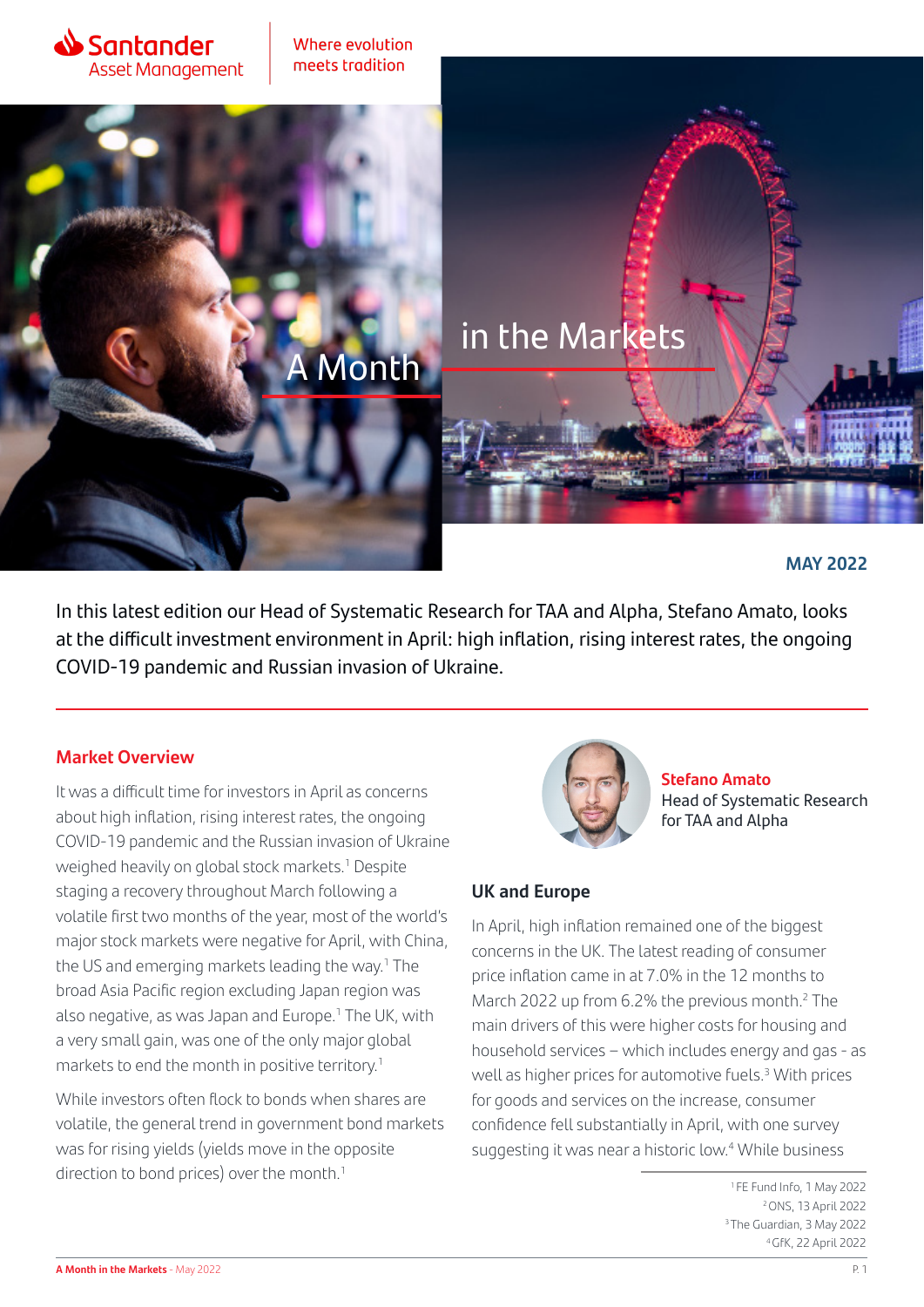

activity was still expanding, it did so at a slower rate than previous months<sup>5</sup> as the higher cost of living and economic uncertainty caused by the Russia invasion of Ukraine took some wind out of the service sector's sails.

In Europe, many of the same issues were front of mind: spiking inflation, the ongoing Ukraine conflict, economic uncertainty and the continuation of the COVID-19 pandemic. Despite inflation increasing to 7.5% in April, up from 7.4% in March<sup>6</sup>, the European Central Bank signalled that it was unlikely to raise interest rates until later in the year<sup>7</sup>. Economic activity appeared to be in good health in April with the services sector growing at the fastest pace since August 2021.8 This was in contrast to the manufacturing sector, where output practically stalled in April<sup>8</sup> due to a major loss of production among auto manufacturers.

## **US**

The US appeared to be one of the hardest-hit economies in April following a series of data releases that showed soaring consumer prices and retreating growth.<sup>9</sup> While corporate earnings for the first three months of the year were generally good<sup>10</sup>, most investors were paying

attention to inflation as the cost of goods and energy continued to rise<sup>11</sup>. Inflation was reported at 8.5% in the 12 months to March 2022, with some of the biggest price increases coming from gasoline and electricity, as well as food.12 In addition, economic growth for the first three months of the year came in at an unexpected -1.4%, due to a rise in imports, lower exports and a drop in government spending.<sup>13</sup>

## **Asia Pacific**

All eyes were on China during the month as its zero COVID-19 policy led to lockdowns that gained widespread media attention.<sup>14</sup> The epicentre of this was Shanghai, China's largest city, where residents were held in a strict lockdown for more than a month. The measures were so strict that it took its toll on the economy, causing manufacturing activity in the city to slow down and its industrial output to fall.15 Nevertheless, the wider Chinese economy appeared to be in better shape than first expected, as the economy grew more than predicted in the first three months, measuring 4.8%.<sup>16</sup>

# **Outlook**

The economic and market environment is being shaped by a wide range of risks that include rising inflation, interest rate hikes from central banks, supply chain disruptions and severe geopolitical tensions. With the Bank of England, US Federal Reserve and other major central banks seeking to tame inflation by raising interest rates for the first time since before the 2008 financial crisis, there will likely be further bouts of volatility in financial markets in the months ahead. We expect that interest rates will rise to around 2% by the end of the year, which may cause yet more turbulence in markets. In addition, we remain cognisant of the potential for the ongoing COVID-19 pandemic and the Russia invasion of Ukraine to send further shockwaves through stock markets.

While the present state of markets may be a cause of concern for investors, it is important to remember that downturns are natural. Stock markets have moved a long way since the beginning of the COVID-19 pandemic in early 2020 and the current setbacks we have observed account for only a small part of the growth we have seen in global markets during that time.

All data as at 30 April 2022.

5 Markit Economics, 22 April 2022 6 Eurostat, 29 April 2022 7 Independent, 14 April 2022 8 Markit Economics, 22 April 2022 9 Bureau of Economic Analysis, 28 April 2022 10 Bloomberg, 26 April 2022 11 CNBC, 3 May 2022 12 U.S. Bureau of Labor Statistics, 18 April 2022 13 The Guardian, 28 April 2022 14 The Guardian, 22 April 2022 15 Reuters, 22 April 2022 16 Reuters, 18 April 2022